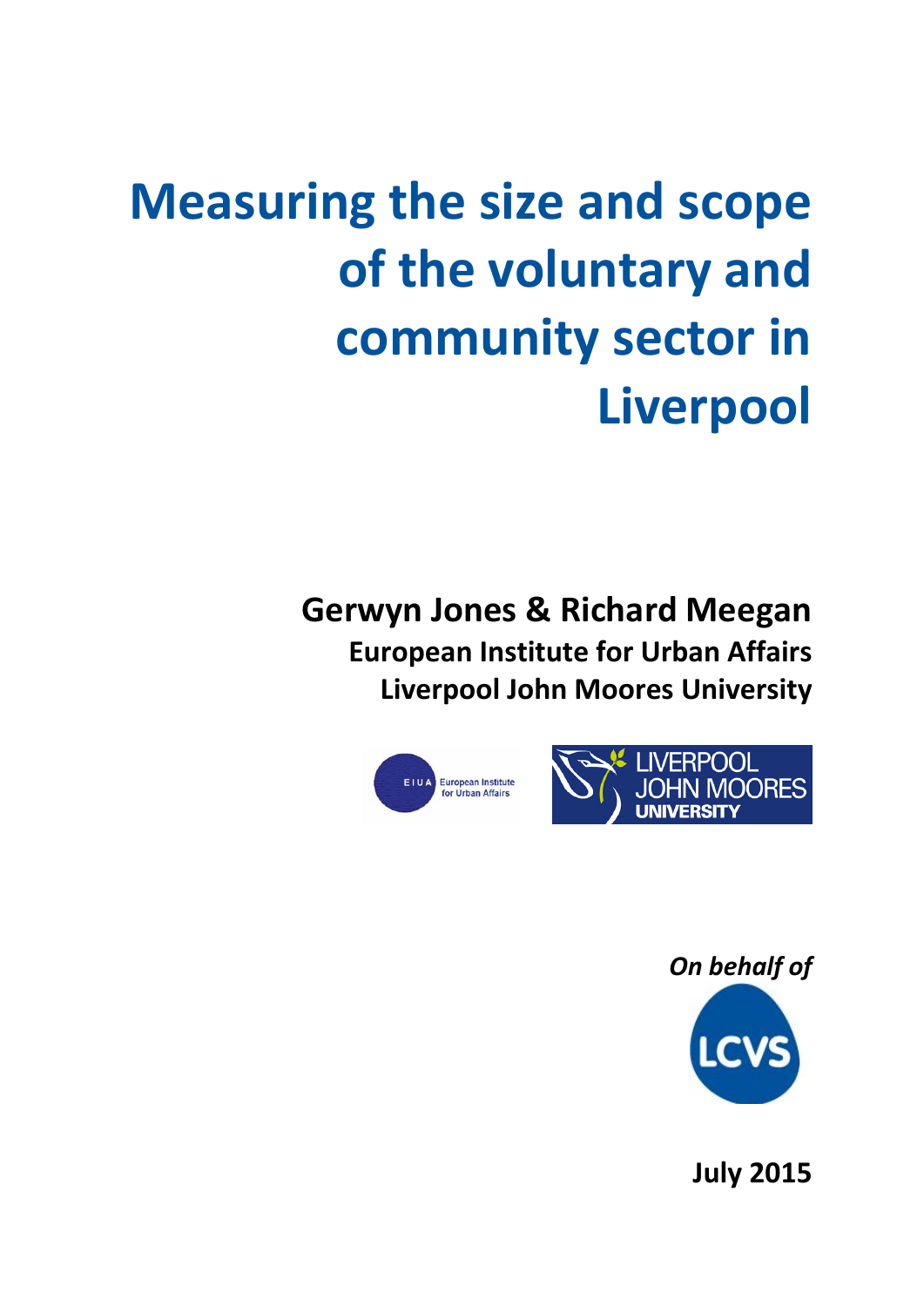# **Contents**

| Section      |                                                                        | Page |
|--------------|------------------------------------------------------------------------|------|
|              | About the Research Team                                                | 3    |
| 1            | <b>Executive Summary</b>                                               | 4    |
| $\mathbf{z}$ | <b>Introduction</b>                                                    | 6    |
|              | Aims of the research                                                   | 6    |
|              | Methodology and structure of report                                    | 6    |
| 3            | The size and scope of the voluntary and community sector in Liverpool  | 9    |
|              | Total number of voluntary sector organisations                         | 9    |
|              | Voluntary sector employment                                            | 11   |
|              | Income                                                                 | 12   |
|              | The economic contribution of volunteers                                | 13   |
|              | Economic contribution of the VCS – GVA                                 | 14   |
|              | What does the voluntary sector do?                                     | 16   |
| 5            | Conclusion: Liverpool VCS punching above its weight in the City Region | 22   |
|              | <b>References</b>                                                      | 23   |
|              | <b>Appendices</b>                                                      | 24   |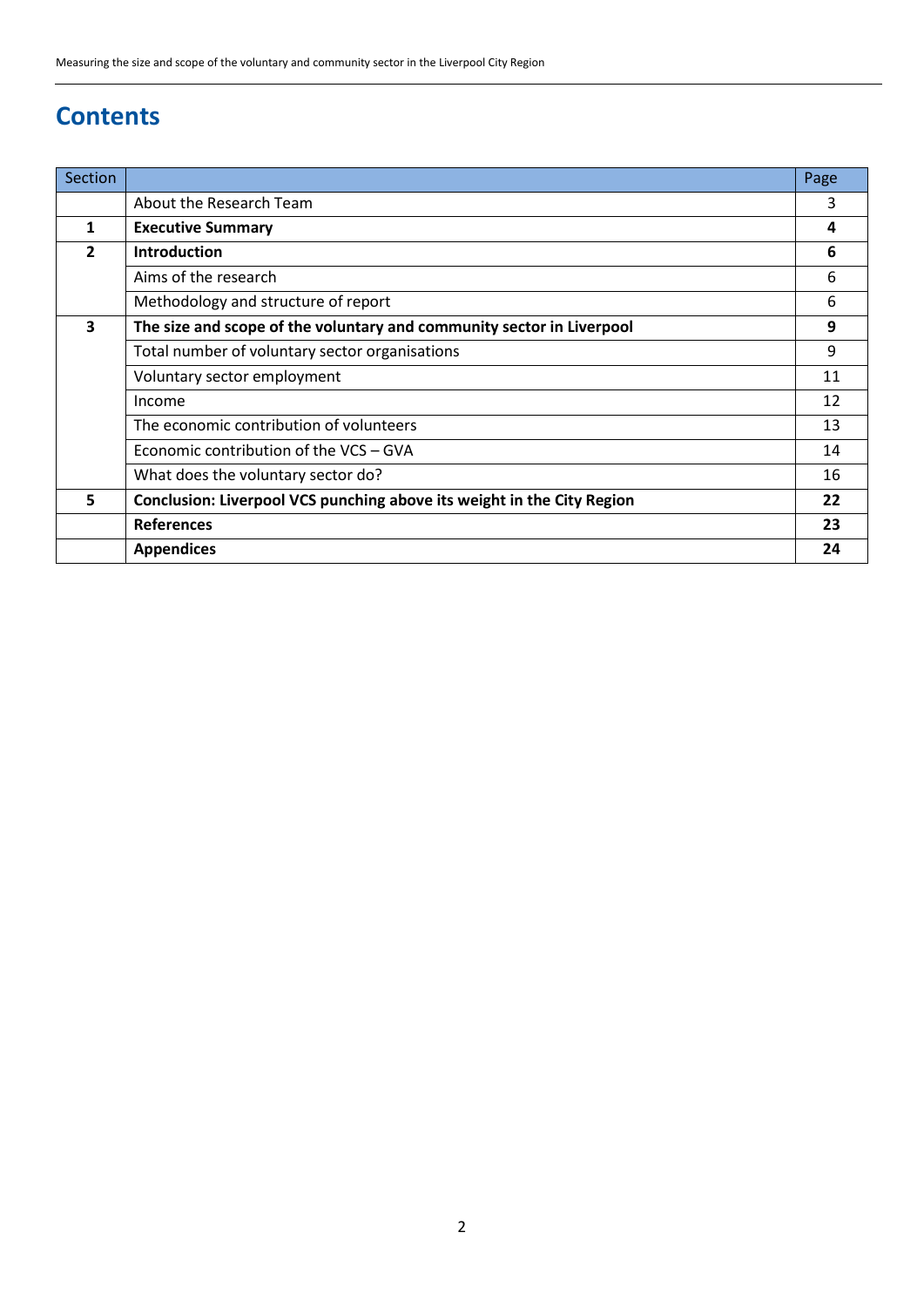# **The Research Team**

**Gerwyn Jones** is a Senior Research Fellow at the European Institute for Urban Affairs. He has a PhD in Geography from Liverpool University. He has worked in the urban and social policy field as a researcher for over 10 years, undertaking work for UK Government, the Economic and Social Research Council and European Commission. Recently he has been involved in researching the impact of recession and austerity on the voluntary sector as part of a wider ESRC funded project looking at recession and austerity in the cities of Bristol and Liverpool.

**Richard Meegan** is Professor of Economic Geography at the European Institute for Urban Affairs, Liverpool John Moores University. His research has ranged across urban and regional development, labour market change and the impact of economic restructuring and has been funded by central and local government, overseas planning and government agencies and a variety of research councils and foundations. He has also undertaken a substantial body of evaluation research for the European Commission and UK Government.

**The European Institute for Urban Affairs** is a research and consultancy group within Liverpool John Moores University with an international reputation for its work on urban and regional policy research and evaluation. It has conducted work for a wide range of prestigious clients including the European Commission, Government departments, Government Regional Offices, English Partnerships, Regional Development Agencies, local authorities, regeneration partnerships, the Economic and Social Research Council, Joseph Rowntree Foundation, voluntary organisations and the private sector. It has completed many influential reports over the past decade, such as the *State of the English Cities* Report for ODPM and *Second Tier Cities* in Europe for ESPON.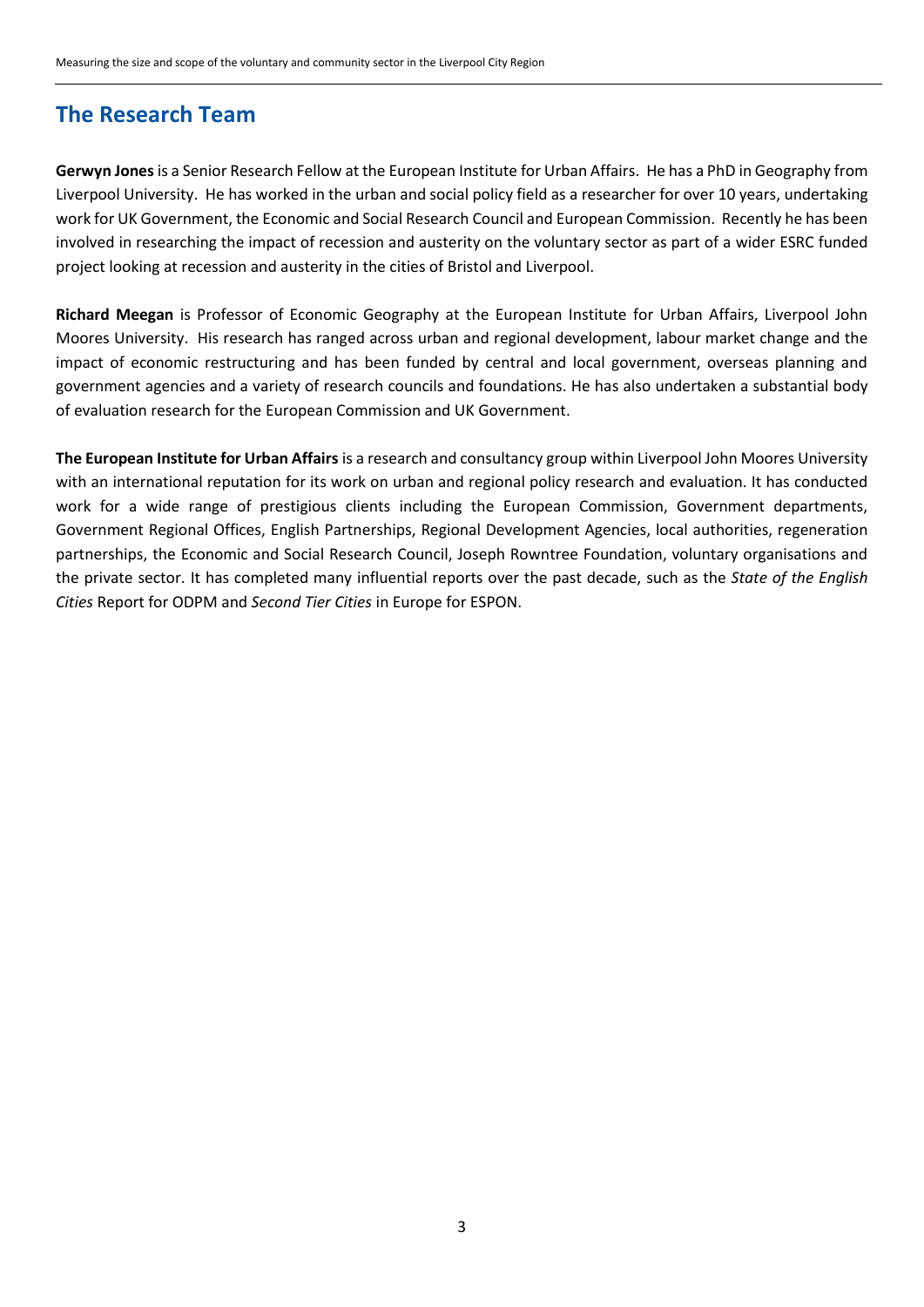# **1. Executive Summary**

- 1.1 Using secondary data and literature sources, the aim of this review is to answer the following questions in relation to the city of Liverpool's voluntary and community sector (VCS):
	- How many VCS organisations are there?
	- How many people are employed in the sector?
	- What economic contribution does the sector make?
	- What is the range of the sectors activities?
	- How does the size and shape of the VCS in Liverpool compare to other local authorities in the Liverpool City Region?

## **How many voluntary sector organisations are there in Liverpool?**

1.2 We estimate that there are 3,055 voluntary sector organisations (VSOs) based in the city of Liverpool, a total made up of 1,332 registered and some 1,723 'below the radar' organisations.

## **How many people are employed in the sector?**

1.3 We estimate a figure of 10,390 full-time equivalent (FTE) employees working in the sector in Liverpool, with an average of 7.8 employees per registered VSO.

## **What economic contribution does the sector make?**

1.4 We estimate that Liverpool's VCS has a Gross Value Added (GVA) of £394m, or 4% of the cities total GVA.

## **What is the economic contribution of volunteering?**

1.5 We estimate that volunteering in Liverpool has a GVA of £171.5m. Combining the GVA of both volunteers and paid employees we can estimate that the sector as a whole has a GVA of £565.5m, comparable to both the Construction and Information & Communication sectors in Liverpool.

## **What roles do VCS organisations undertake?**

- 1.6 The VCS plays a vital role in ensuring services are delivered to the parts of society where the private and public sectors cannot or will not reach. Compared to the national average, Liverpool has proportionally more organisations working in the following: capacity building, health, equalities, environment, training, economic well-being, culture, cohesion/civic participation and community development. Compared to the national pattern, Liverpool also has proportionally more voluntary sector organisations fulfilling the following roles:
	- the delivery of public services 37% of organisations
	- community development and mutual aid 37% of organisations
	- delivery of 'other' services 35% of organisations
	- $\bullet$  advice to individuals  $-32\%$  of organisations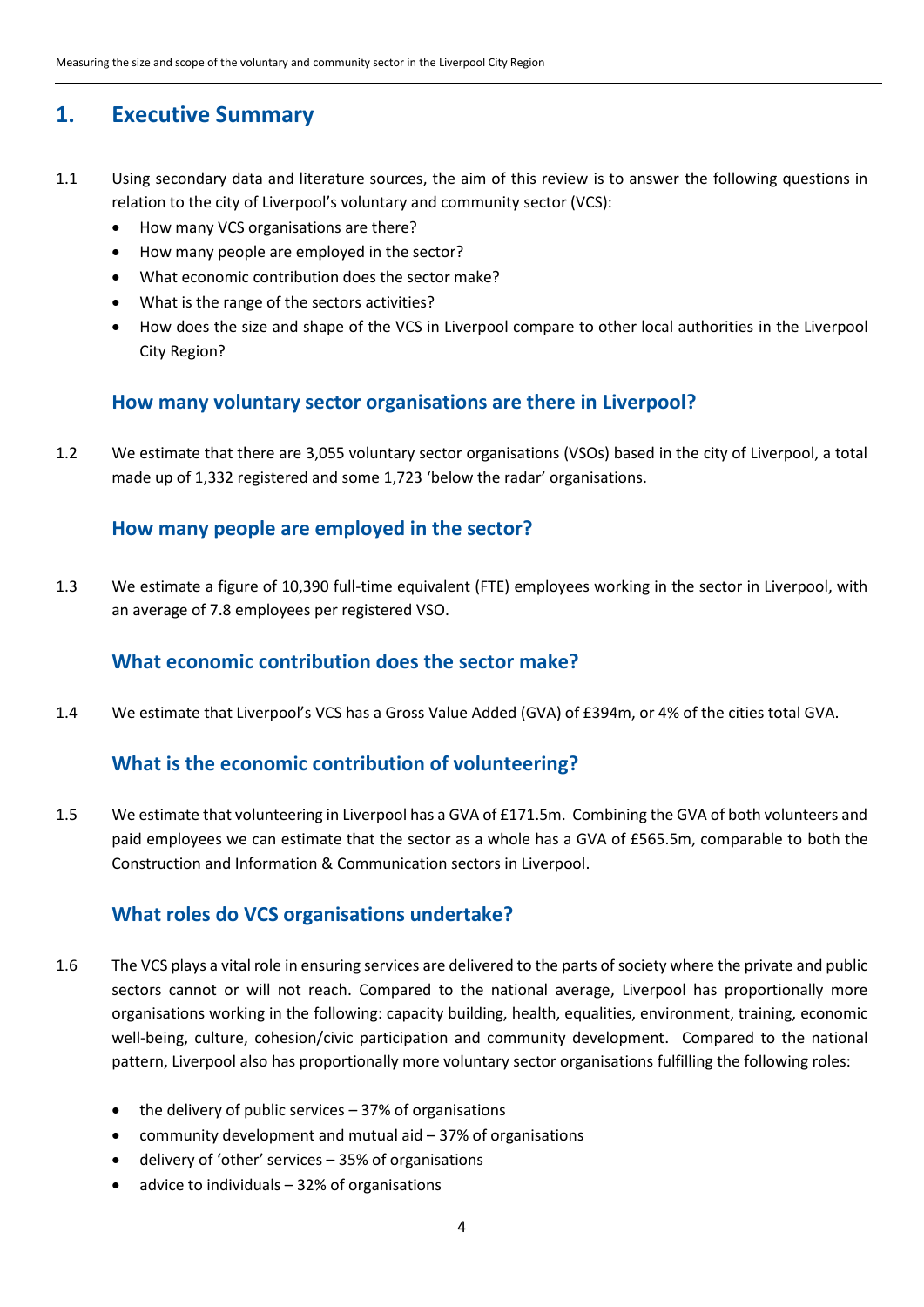- advocacy, campaigning, representation, information and research 25% of organisations
- emotional support 23% of organisations
- help people to access services and benefits 21% of organisations
- advancing cultural awareness 21% of organisations
- providing staff and volunteering 20% of organisations
- capacity building 20% of organisations

# **How does the size and shape of the VCS in Liverpool compare to other local authorities in the City Region?**

- 1.7 Liverpool has twice the number of VCS registered organisations (1,332) than the Wirral (677), the next best performing LA in the City Region.
- 1.8 Liverpool has 43% of the total voluntary sector workforce in the City Region, nearly twice the proportion of the Wirral (22%), the second best performing LA. Similarly, Liverpool has a 43% share of the VCS total GVA across the City Region, again nearly twice that of the Wirral's share (22%).
- 1.9 Liverpool performs strongly when comparing its VCS percentage share of GVA (43%) with its percentage share of the City Region's total population (31%). The Wirral is the only other LA that has a VCS with a GVA percentage share outperforming its population share, but only by 1 percentage point.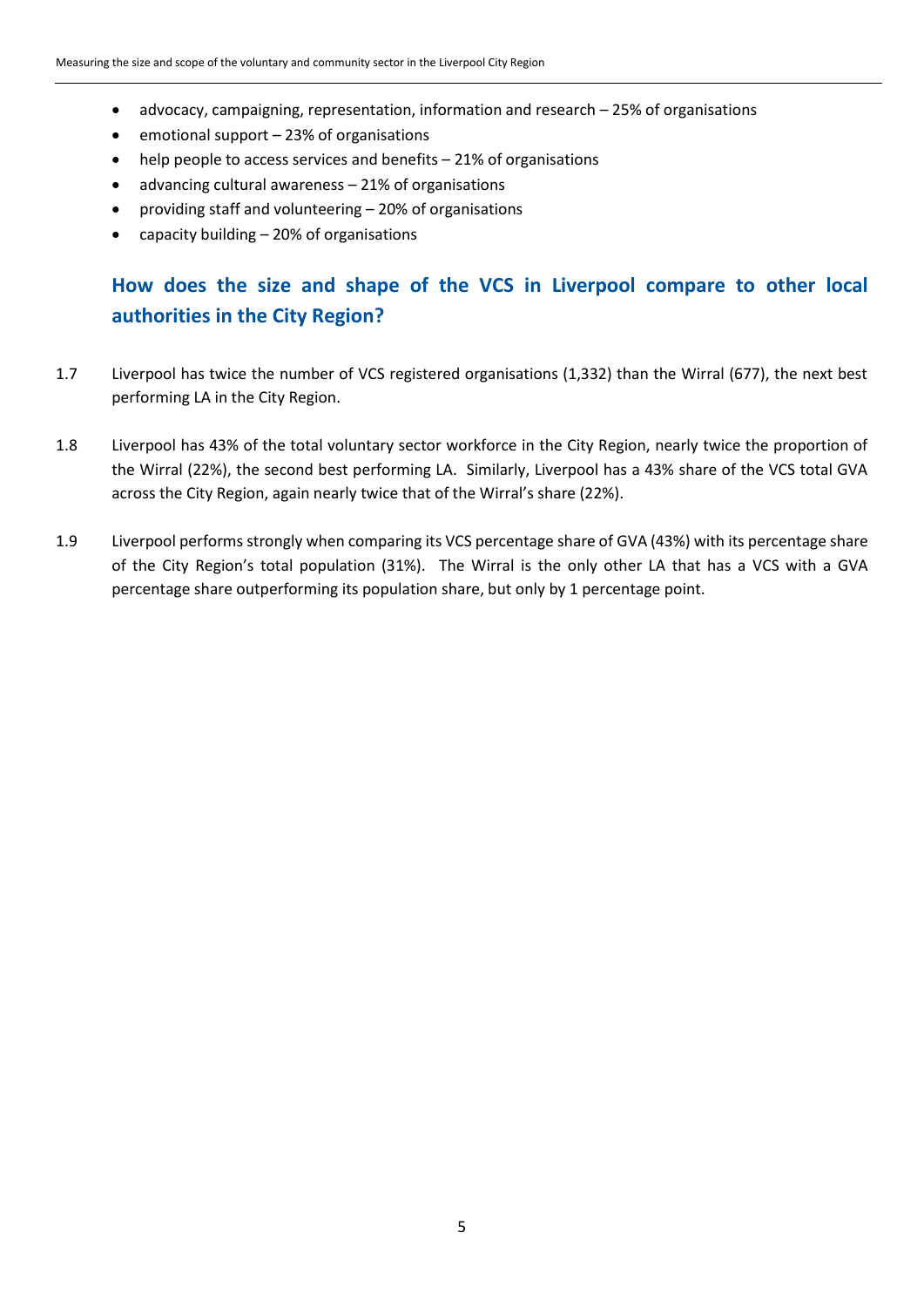# **2. INTRODUCTION**

# **Aims of the research**

- 2.1 The aim of this review is to measure the size and scope of the voluntary and community sector (VCS) in Liverpool. Using secondary data and literature sources, it attempts to answer the following questions:
	- How many VCS organisations are there in Liverpool?
	- How many people are employed and work as volunteers in the sector?
	- What economic contribution does the sector make?
	- What is the range of sector activities?

# **Methodology and structure of report**

#### *What are we measuring - defining the voluntary and community sector?*

- 2.2 We take the voluntary and community sector to denote the organisations that broadly operate between the market and the state and that are covered by terms such as 'Third Sector', favoured by the previous New Labour Government or 'Civil Society' as promoted by the current Coalition Government. Underlying these catch-all descriptions, however, is a diversity of institutions and activity that makes measuring the sector a difficult practical challenge. The 'sector' encompasses a number of overlapping 'sub-sectors' including:
	- registered and unregistered charities the charity sector (which includes the large organisations operating locally and nationally (like, for example, Barnardo's, the Royal National School for the Blind and Age Concern);
	- more informal, generally relatively small, community groups and self-help initiatives the community sector;
	- not-for-profit organisations the non-profit sector using surpluses for the benefit of targeted beneficiaries including housing associations providing social housing on a non-profit basis (major social housing providers in Liverpool);
	- religious institutions the faith sector (like Faiths 4 Change, St Andrew's Community Network, and Churches Together on Merseyside);
	- the social enterprise sector that generates income from its socially-targeted activities (like Bulky Bob's, one of the city-region's Social Enterprise Network of over 300 social enterprises);
	- the cooperatives and mutual sector including Industrial provident Societies, consumer and worker cooperatives, cooperative consortiums, agricultural cooperatives and housing cooperatives (like the Eldonians).
- 2.3 The main source of statistics for the sector is the National Council for Voluntary Organisations and its annual flagship publication, *The UK Civil Society Almanac*, which brings together information from the Charity Commission's database, the Labour Force Survey, the Office for National Statistics and other sources (UK Statistics Authority, 2012).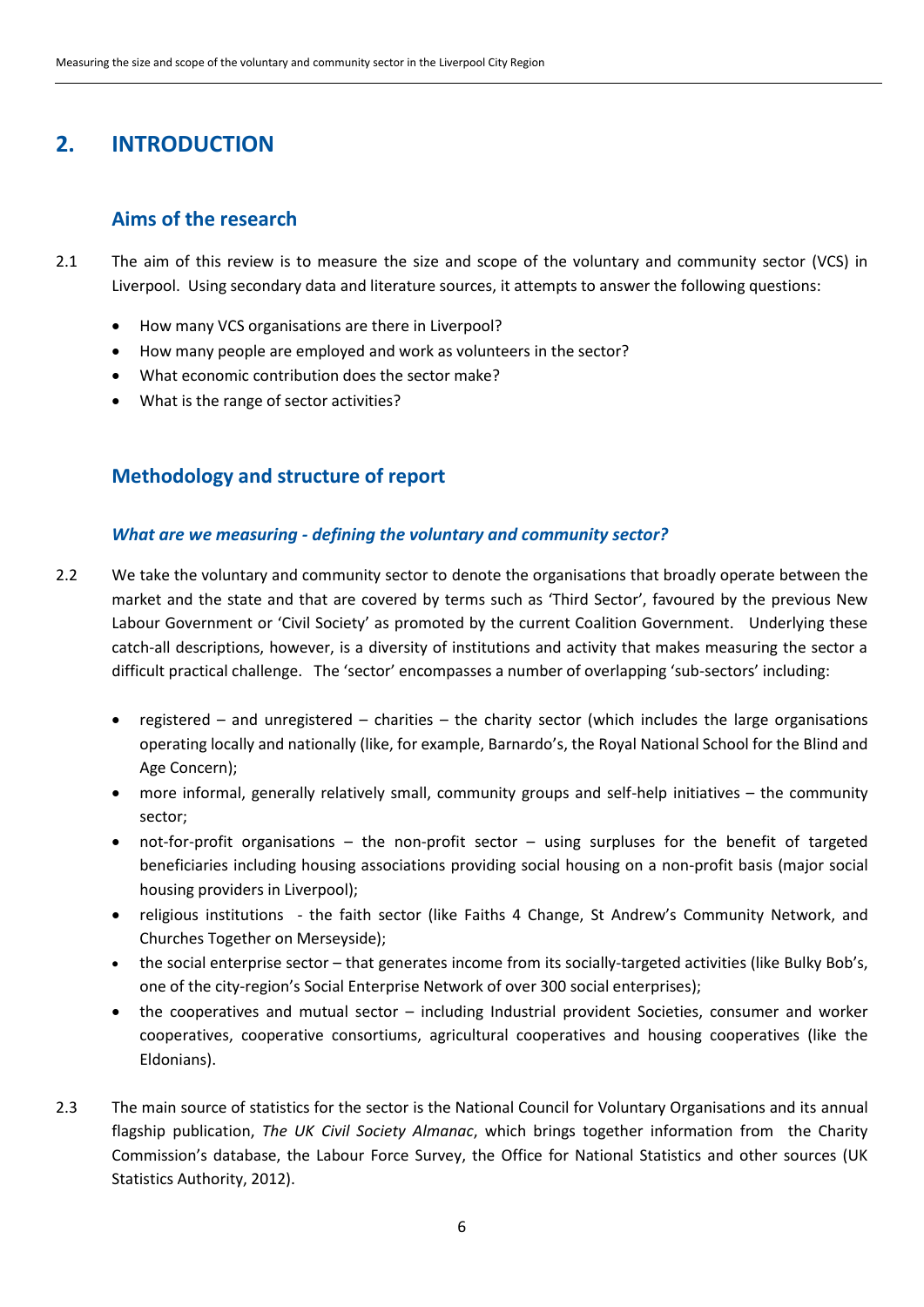2.4 The *Almanac* has definitions of both 'Civil Society' and the 'voluntary sector' and, as Table 2.1 shows, the difference in definition is reflected in both the numbers of organisations and employees reported upon nationally. The broader 'civil society' definition includes nearly five times the number of organisations and nearly three times the number of employees than the narrower 'voluntary sector' definition.

#### **Table 2.1: Definitions of 'civil society' and the 'voluntary sector' – from the Almanac**

| <b>Survey &amp;</b> | <b>Definition</b>                                          | <b>Number of organisations</b> |
|---------------------|------------------------------------------------------------|--------------------------------|
| coverage            |                                                            | covered/Employees              |
| Almanac - 'Civil    | 'The body of organisations that exist between              | Approximately 800,000          |
| Society'            | government, individuals and businesses.' (p.3) This        | organisations                  |
|                     | definition includes all organisations variously labelled   |                                |
| UK wide             | third sector, the voluntary sector, the non-profit sector, | <b>Estimated 2.3million</b>    |
|                     | the community sector and includes general charities,       | employed in sector             |
|                     | universities, faith groups, housing associations,          |                                |
|                     | companies limited by guarantee, employee owned             |                                |
|                     | businesses, independent schools, co-operatives, trade      |                                |
|                     | unions, trade associations and professional bodies, and    |                                |
|                     | political parties.                                         |                                |
| Almanac-            | The Almanac's voluntary sector definition 'is based on the | Approximately 161,000          |
| 'Voluntary          | "general charities" definition.' Starting with general     | organisations                  |
| Sector'             | charities 'it excludes all those controlled by government, |                                |
|                     | independent schools, and religious organisations and       | Estimated 800,000              |
| UK wide             | some others. Although many of these organisations have     | employed in sector             |
|                     | paid staff, a defining characteristic is their voluntary   |                                |
|                     | nature, whether governance through a trustee board, in     |                                |
|                     | finance through donations and grants, or in resources      |                                |
|                     | through the help of volunteers.' (p.13)                    |                                |

Sources: Kane et al 2014

#### *Which sector definitions and data sources are we using?*

2.5 Unfortunately the *Almanac* only provides data at national and regional levels. It does not include local authority level data to allow analysis at sub regional level. For this we use the *National Survey of Charities and Social Enterprises* (NSCSE) undertaken by Ipsos MORI for the Cabinet Office in 2008 and 2010. As Table 2.2 shows, its definition of the voluntary sector nationally is a reasonable match to that of the *Almanac* and, importantly, it provides data for English local authorities, and can be used for providing the data for Liverpool in this report.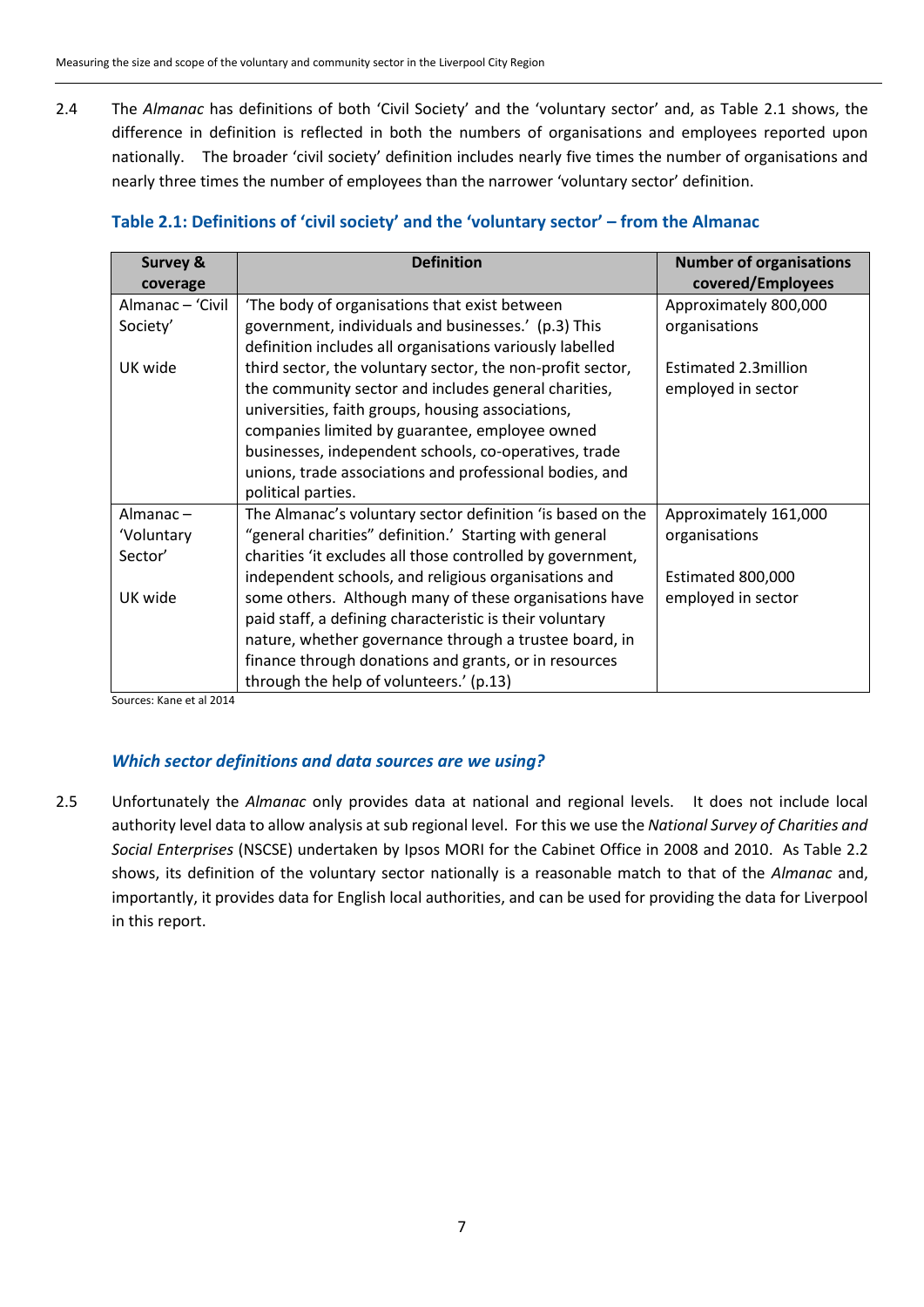# **Table 2.2: Definition of the 'voluntary sector' in the National Survey of Charities and Social Enterprises**

| <b>Survey &amp;</b> | <b>Definition</b>                                          | <b>Number of organisations</b> |
|---------------------|------------------------------------------------------------|--------------------------------|
| coverage            |                                                            | covered/Employees              |
| <b>National</b>     | Organisations included are those 'seen to service social,  | Approximately 155,000-         |
| Survey of           | cultural and environmental objectives' in England.         | 170,00 organisations           |
| Charities and       | Includes all registered organisations, including non-state |                                |
| Social              | schools, universities and higher education colleges,       | Estimated 1.2 million full     |
| Enterprises         | political parties and trade unions, where they are         | time equivalent employees      |
| (NSCSE)             | registered third sector organisations using one of the     |                                |
|                     | following forms - charities, companies limited by          |                                |
|                     | guarantee, community interest companies or industrial      |                                |
|                     | and provident societies.                                   |                                |

Source: Geyne-Rajme and Mohan 2012

- 2.6 For the purposes of this report, therefore, we will use the NCSCE's definition of the sector when presenting data for Liverpool. We will also attempt to estimate figures for the smaller, less formally organised organisations that are not registered (Paxton and Pearce 2005, p.6). These are commonly referred to as 'below the radar' (BTR) voluntary sector groups. As McCabe (2010) defines: "'…below, or under, the radar' has become a short-hand term often applied to describe small voluntary organisations, community groups and more informal or semi-formal activities in the third sector… [The] term most commonly refers to activities or groups that do not have a recognised legal status and do not, therefore, appear on the Charity Commission or other regulatory registers or those that are registered but have low incomes or turnover"(p.1). These organisations are also included in our sector definition and, where estimates can be made, are included in our analysis of the sector within Liverpool.
- 2.7 At city level, a 'state of the voluntary sector' survey was undertaken in 2008. Local surveys like these have been recognised by the first NSCSE, which carried out three pilots with local CVS organisations, and concluded that such surveys were the best way to identify 75% of the sector, particularly 'below the radar' organisations. Where appropriate, this survey is used to verify the analysis, based on the NSCSE. The key findings from the Liverpool state of the voluntary sector research can be found in Appendix 1.
- 2.8 The next section presents findings for the size and scope of the VCS in the city of Liverpool.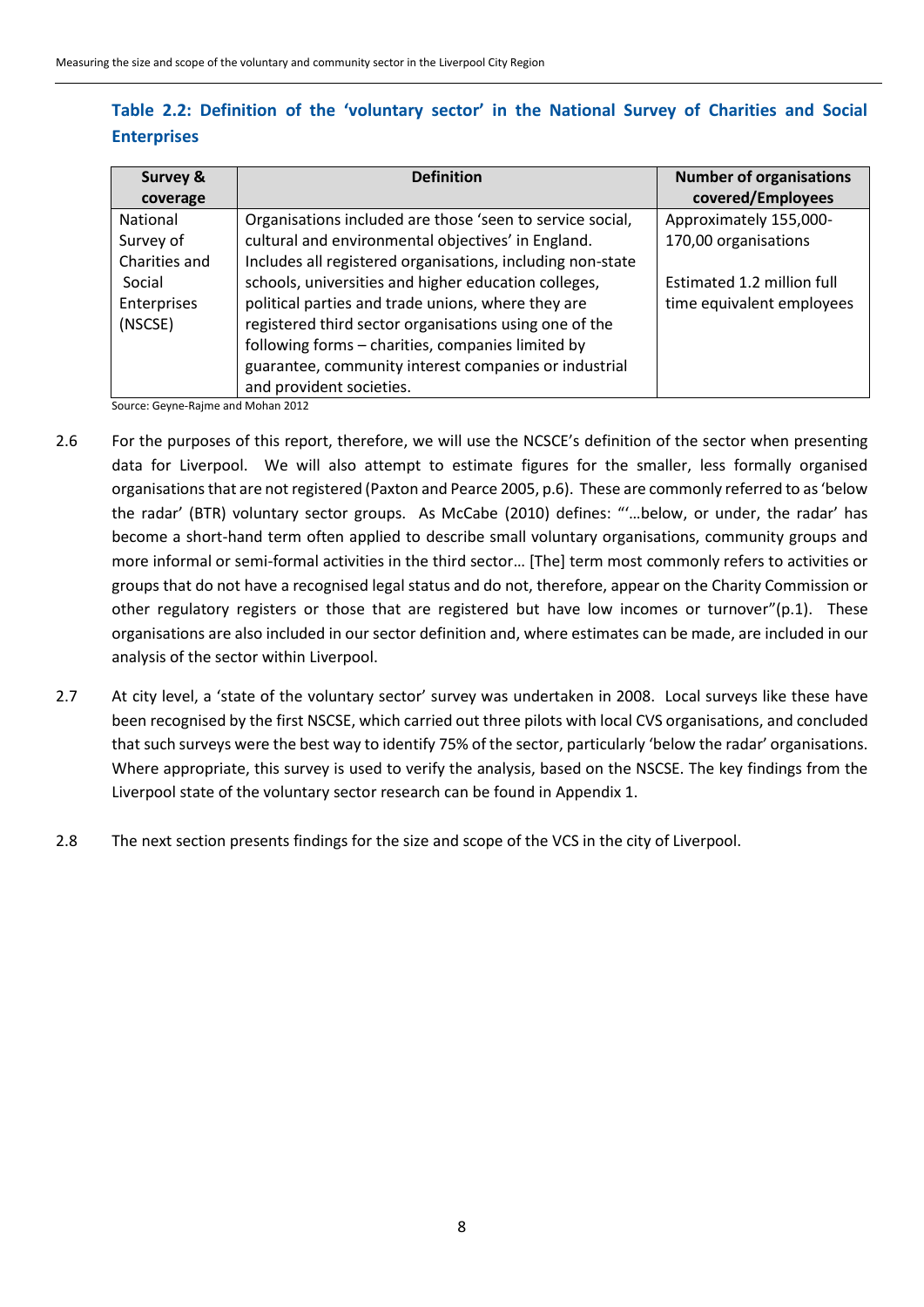# **3. THE SIZE AND SCOPE OF THE VCS IN LIVERPOOL**

# **Total number of voluntary sector organisations**

3.1 The latest *National Survey of Charities and Social Enterprises* identifies 1,332 registered organisations in the city of Liverpool, twice the number located on the Wirral, the local authority with the second highest population of VCS organisation in the city region (Figure 3.1).



**Figure 3.1: Number of registered voluntary sector organisations in Liverpool**

Source: Based on data from National Survey of Charities and Social Enterprises 2010

3.2 It is also necessary to estimate the number of 'below the radar' organisations in the city. Ideally, this estimate would be based on a local survey. Without the benefit of such a survey, we have used the population-based formula devised by Mohan et al (2010) and recently used in the *Greater Manchester State of the Voluntary Sector* study (2013). The formula assumes an average of 3.66 'below the radar' organisations for every 1,000 population – which, when applied to Liverpool produces a figure of 1,723, again significantly higher than the other local authorities in the city region (Figure 3.2).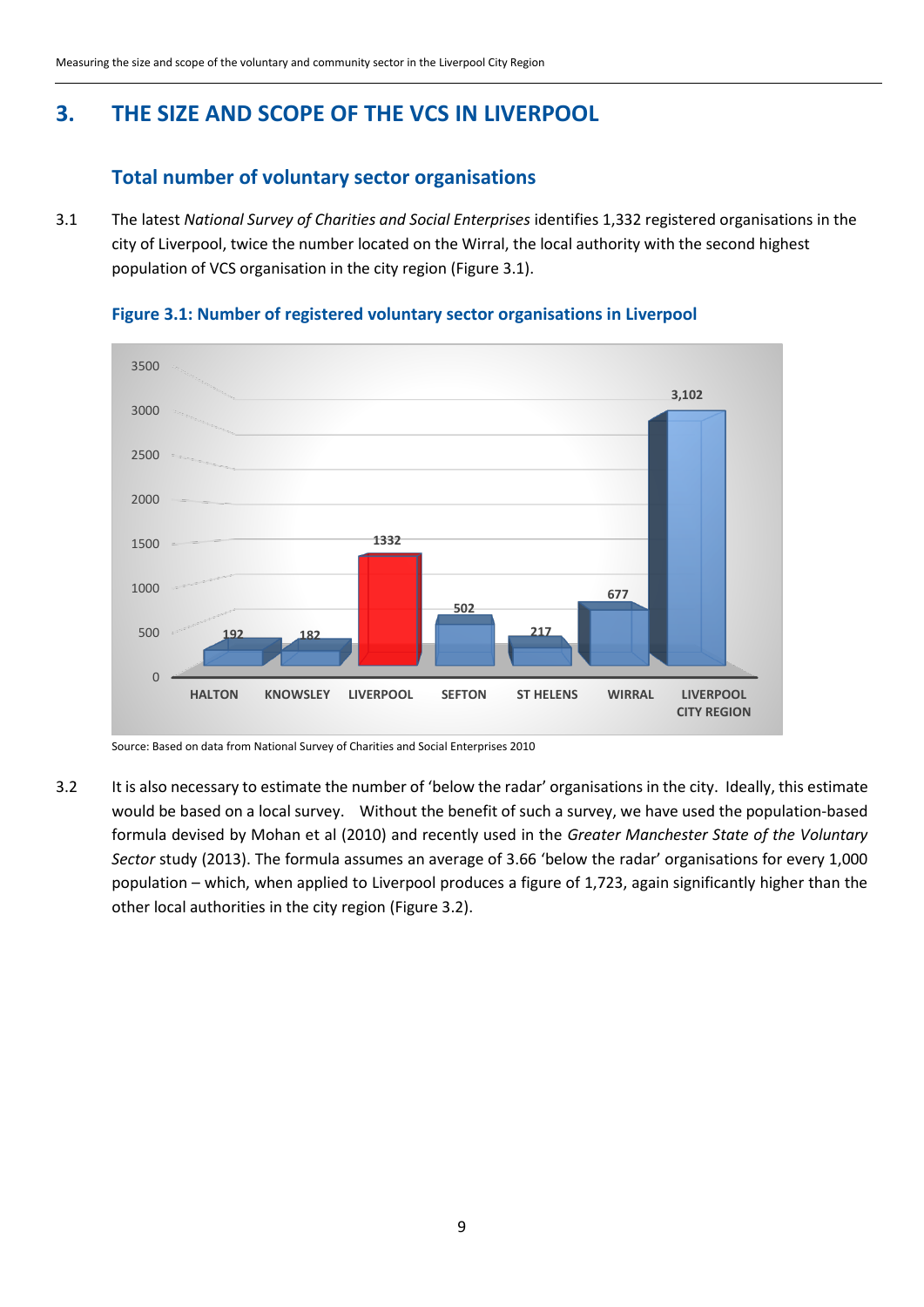



Source: Calculation based on mid-year population estimates 2013 at 3.66 'below the radar' organisations per 1,000 population

3.3 Adding together the estimated registered and 'below the 'radar' organisations gives a total figure of 3,055 VCS organisations in Liverpool (Figure 3.3).



**Figure 3.3: Total number of voluntary sector organisations in Liverpool**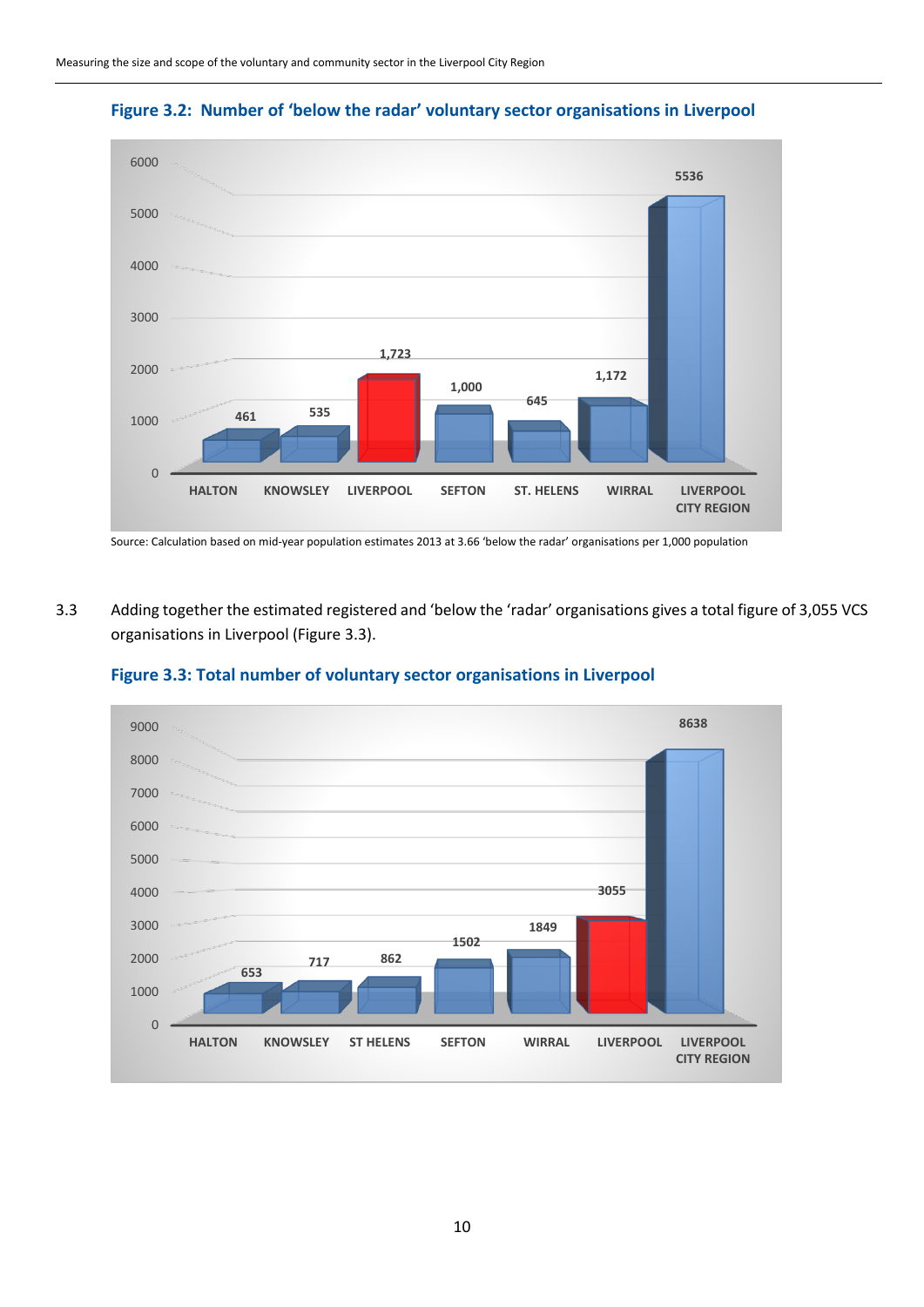## **Voluntary sector employment**

1

- 3.4 To estimate employment in the sector we use the regional formula devised by Geyne-Rajme and Mohan (2012). Using data from the NSCSE, they calculated that voluntary sector organisations in the North West have, on average, 7.8 FTE employees. The figure does not include volunteers and those working within 'below the radar' organisations<sup>1</sup>. Applying this formula to the latest NSCSE data, we estimate that there are 10,390 FTE employees working in the registered voluntary sector in the Liverpool, nearly double that of the Wirral, the next best performing local authority in the city region.
- 3.5 Figure 3.4 shows how this figure is distributed across the City Region. Liverpool has 43% of the total voluntary sector workforce, followed by Wirral with 22%; Sefton 16%; St Helens 7%; and Halton and Knowsley with 6% each.
- 3.6 As Table 3.1 shows, compared to its respective shares of population and FTE jobs overall, Liverpool stands out as having very strong VCS FTE employment, as compared to the other local authorities in the city region. For example, while Liverpool's percentage share of the population is 31% and FTE jobs overall is 39%; it has 43% of the VCS FTE employment in the city region.



#### **Figure 3.4: Voluntary sector full-time equivalent (FTE) employees in the Liverpool**

 $1$  BTR organisations have not been included here as they predominantly have an income below £5,000 and will not be employing people, but will be operated by volunteers instead.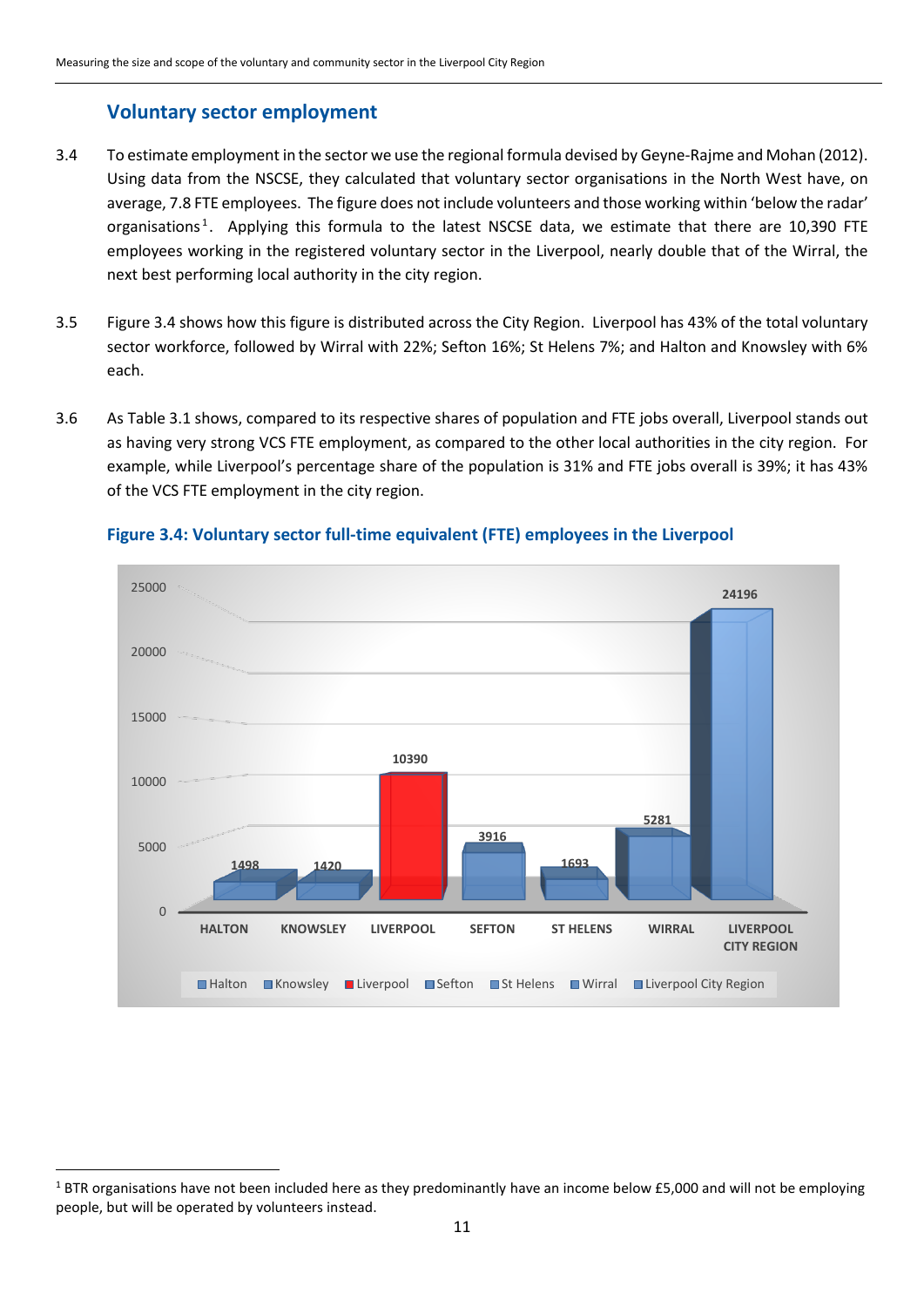| <b>Area</b>               | % share of<br>population | <b>FTE Employment</b><br>2013 | % share of<br>Liverpool city-<br>region FTE | % share<br>voluntary<br>sector FTE<br>workforce |
|---------------------------|--------------------------|-------------------------------|---------------------------------------------|-------------------------------------------------|
| <b>Halton</b>             | 8                        | 47,700                        | 10                                          | 6                                               |
| Knowsley                  | 10                       | 50,500                        | 10                                          | 6                                               |
| Liverpool                 | 31                       | 191,500                       | 39                                          | 43                                              |
| <b>Sefton</b>             | 18                       | 73,000                        | 15                                          | 16                                              |
| <b>St. Helens</b>         | 12                       | 51,800                        | 11                                          | 7                                               |
| <b>Wirral</b>             | 21                       | 80,200                        | 16                                          | 22                                              |
| Liverpool city-<br>region | 100                      | 494,700                       | 100                                         | 100                                             |

#### **Table 3.1: Share of total FTE employment and share of voluntary sector FTE workforce**

Source: Calculations based on BRES and 2010 NCSCE; population taken from mid-year population estimates 2013

#### **Income**

- 3.7 A local survey would be needed to gauge the total income of the sector more accurately. The NCSCE does, however, give an indication of the distribution of income by size of organisation. Figure 3.5 shows the distribution for Liverpool, Liverpool City Region and England.
- 3.8 Nationally, just under two-thirds (65%) of respondents had an income below £100,000; compared to 59% in the Liverpool city region. The proportion of organisation with an income below £100,000 was smaller in Liverpool, with 53%. One third (33%) of organisations in Liverpool had an income above £100,000 significantly higher than the national proportion of 23%, and higher than the City Region figure of 28%.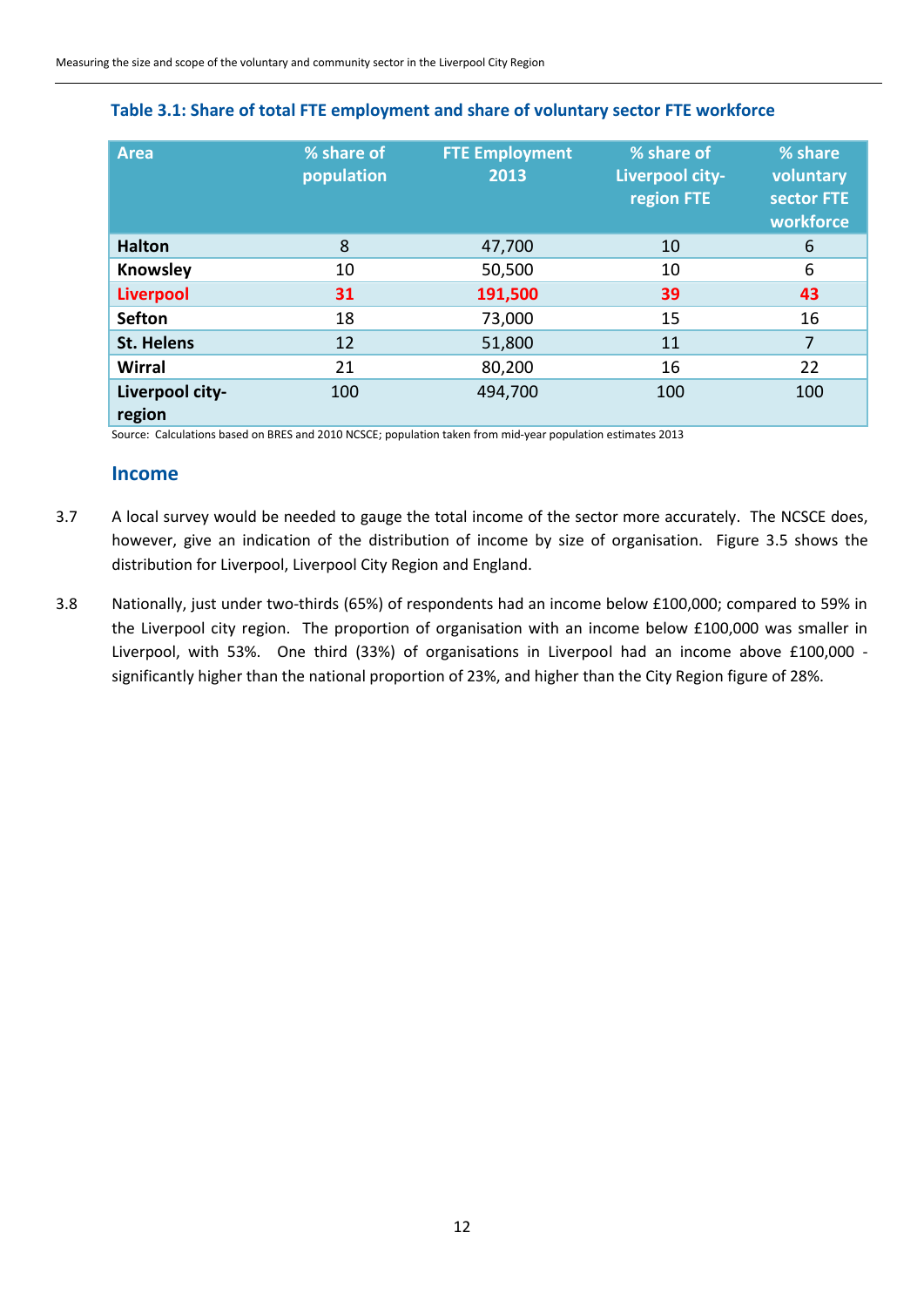

**Figure 3.5: Income distribution of voluntary sector organisations (%)**

Source: Based on data from National Survey of Charities and Social Enterprises 2010. 15% of Liverpool City organisation's provided no answer; 12% of Liverpool City Region organisation's provided no answer; 11% of organisations in England provided no answer.

#### **The economic contribution of volunteers**

- 3.9 In the absence of a primary survey we do not have accurate figures on the numbers of volunteers working in Liverpool and their economic contribution. We can, however, make a number of approximations using the *Manchester state of the voluntary sector study* (2013) and recent work by the ONS (2013) looking at the value of volunteering to the UK as a whole.
- 3.10 Based on these studies, there are two main ways of placing a value on the contribution of volunteers to the economy. The first is to value the output (GVA) that they produce, and the second is to value their input, or how much it would cost to pay someone to do the same job. The latter is the approach preferred by the ONS (2013, p.3).
- 3.11 We can estimate the number of volunteers in the Liverpool City Region to be around 12% of the total City Region population. This figure is derived based on the *Manchester state of the sector* study and the most recent British Household Panel Survey in 2008 (see ONS 2013, p.17), both of which found that 12% of their respective populations, volunteered. Based on this proportion, there are approximately 56,496 volunteers in the Liverpool City Region (total population 470,800).
- 3.12 In terms of the hours these volunteers work, we use the findings from the *Manchester state of the voluntary sector* study and research by Community Action Wirral (see Appendix 1). Both surveys showed that each volunteer contributed on average 3 hours per week. Applying this figure to the estimated number of volunteers in Liverpool gives a figure of 169,488 volunteer hours per week, which translates into 4,520 FTE jobs (assuming FTE is 37.5 hours per week).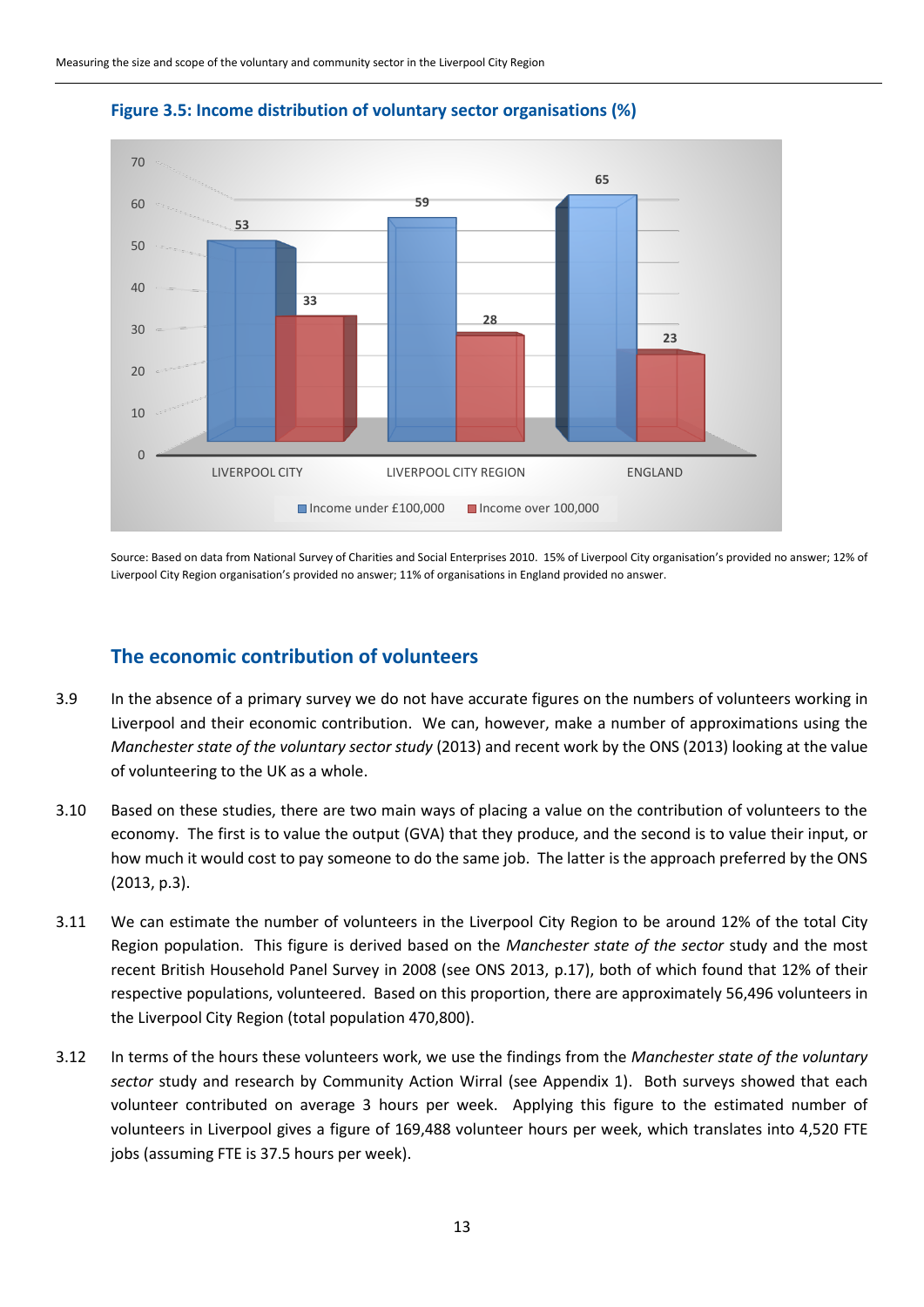3.13 Using the above figures we can place an economic output value of volunteers to Liverpool, by multiplying the number of FTE volunteers by the GVA per employee figures for the Liverpool City Region averaged across three public sectors: public administration and defence, educations and health and social work. On this basis, we estimate that the economic contribution of volunteering to the Liverpool economy stands at some £171.5m per annum.

# **Economic contribution of the VCS – GVA<sup>2</sup>**

- 3.14 To estimate GVA we have adapted the methodology used in the *Manchester State of the Voluntary Sector* study (2013). That study estimated city-regional GVA by applying North West regional average GVA per employee data. Our estimate is based, instead, on GVA per employee figures for Liverpool City Region averaged across three public sectors: public administration and defence, education and health and social work. On this basis, we estimate that the voluntary sector in Liverpool contributes some £394m per annum in GVA  $-$  or 4% of the City of Liverpool's total GVA<sup>3</sup>.
- 3.15 Adding together the economic contribution of paid staff together with that of volunteers, we can estimate that staff and volunteers working in the sector across Liverpool, contribute some £565.5m worth of GVA to the economy per annum. This economic contribution is on a par, for example, to that provided by the Construction sector and Information and Communication sector, which have a GVA of £530m and £572m, respectively.<sup>4</sup>
- 3.16 Figure 3.6 shows the distribution of GVA, based on the economic contribution of paid staff, across the City Region, with Liverpool clearly making the strongest contribution, at nearly double that of the Wirral, the second highest.

**.** 

<sup>&</sup>lt;sup>2</sup> GVA is the difference between output and intermediate consumption for any given sector/industry. GVA therefore measures the contribution to the economy of each individual producer, industry or sector in the United Kingdom and is used in the estimation of GDP.

<sup>&</sup>lt;sup>3</sup> As with the employment estimates, this GVA figure does not include the economic contribution of 'below the radar' voluntary organisations. To include these would require a primary survey of the sector in the city-region.

<sup>4</sup> All GVA figures are in 2011 prices.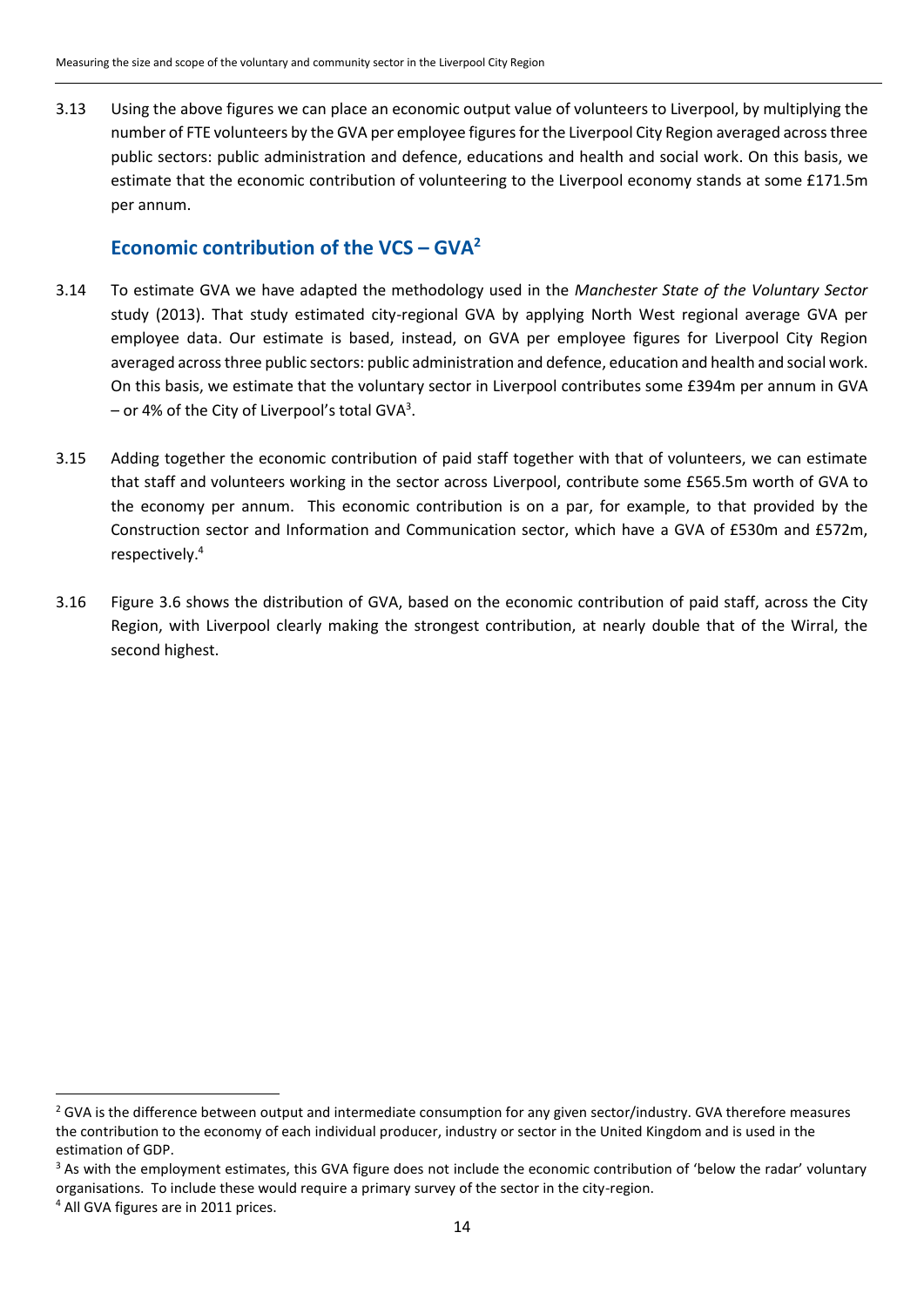

**Figure 3.6: VCS Total GVA (£m), Liverpool**

3.17 Figure 3.7 compares, for each LA, the voluntary sector's percentage shares of GVA with total population. It shows that Liverpool, due to its higher concentration of voluntary sector organisations and employees, performs strongly, with its share of GVA significantly higher than its share of population. The Wirral is the only other LA in the City Region which has a VCS GVA percentage share higher than its population percentage share; although the difference remains significantly smaller than that of Liverpool's.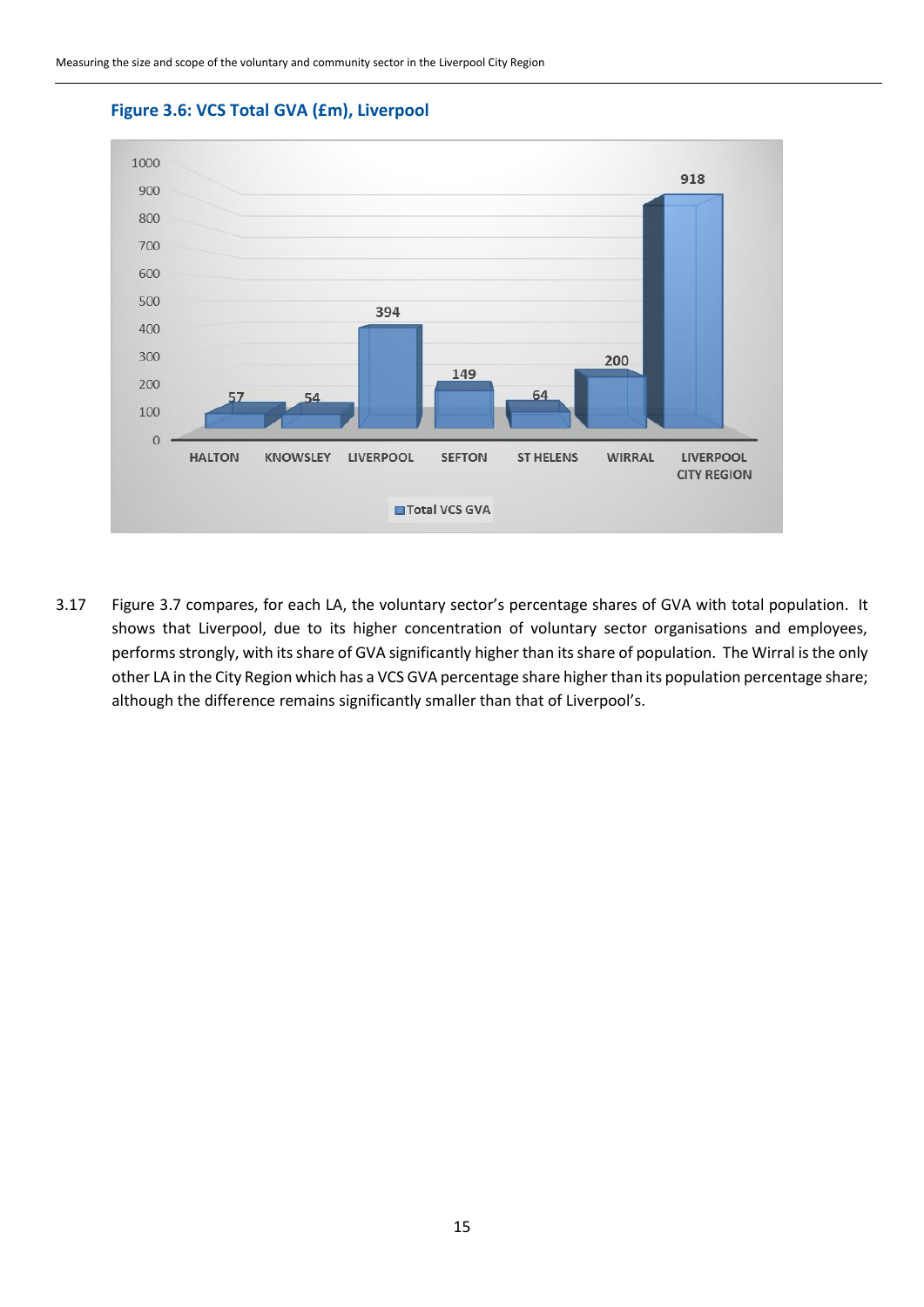



Source: Population take from 2013 mid-year population estimates, Nomis

## **What does the VCS do?**

#### *Main areas of work*

3.18 As part of the NSCSE organisations were asked to identify the main broad areas in which they work. The findings from the 2010 survey suggest that the Liverpool has proportionally more voluntary organisations working in the following areas compared to national: capacity building, health, equalities, environment, training, economic well-being, culture, cohesion/civic participation and community development (Figures 3.8 and 3.9). Compared to the Liverpool City-Region as a whole, it has proportionally more organisations involved in the following areas: capacity building, health, heritage, environment, training, education and life-long learning, economic well-being, culture, cohesion/civic participation and community development (Figure 3.8)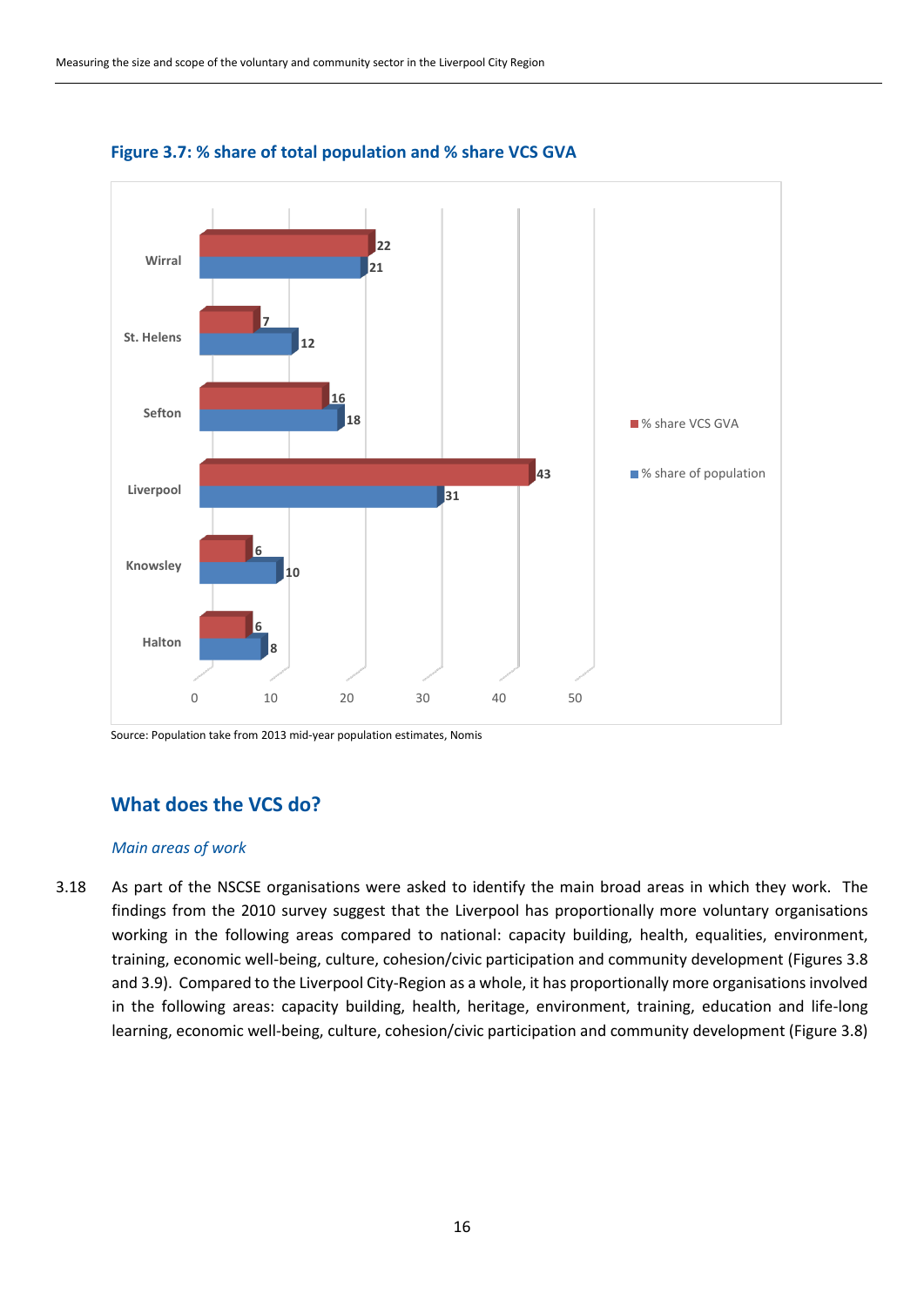

# **Figure 3.8: Voluntary sector organisations main areas of work – Liverpool, Liverpool City Region and England**

Source: Based on data from 2010 National Survey of Charities and Social Enterprises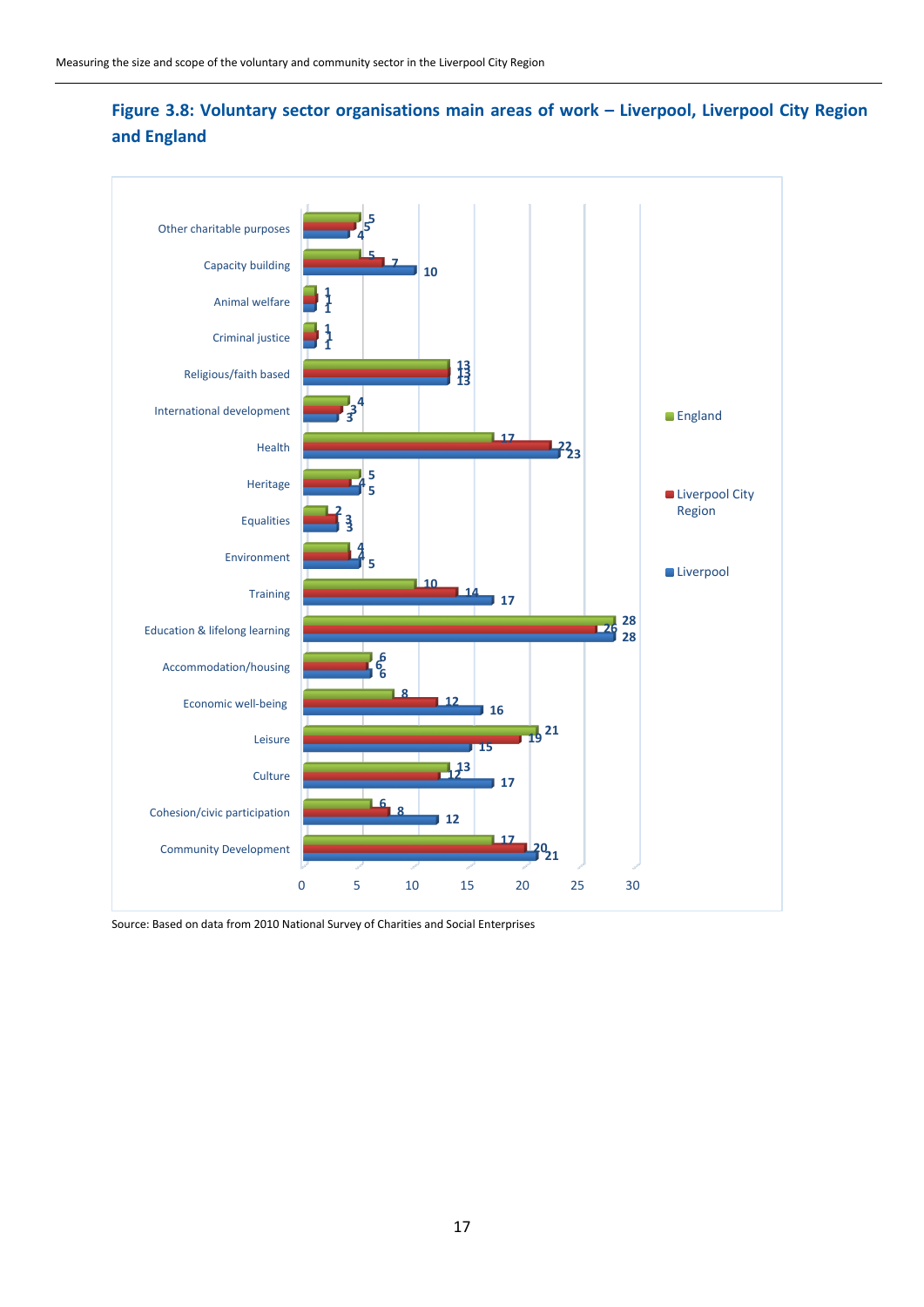

#### **Figure 3.9: VCS main areas of work: % point difference City of Liverpool versus National**

Source: Based on data from 2010 National Survey of Charities and Social Enterprises

#### *Main roles undertaken*

3.19 The NSCSE survey also asked organisations to self-select the various roles they undertake in the work they deliver. Figure 3.10 demonstrates the wide range of roles undertaken by the sector. In Liverpool, the city region and nationally, voluntary sector organisations are particularly prominent in two areas – the 'delivery of public services' and the 'delivery of other services' – with around a third of organisations involved in both. Public service delivery encompasses the following: health care, day centres, counselling, community safety, education, childcare and social housing. 'Other' services include: business services, financial services, leisure, retail, manufacturing, community support, sports coaching and recreation.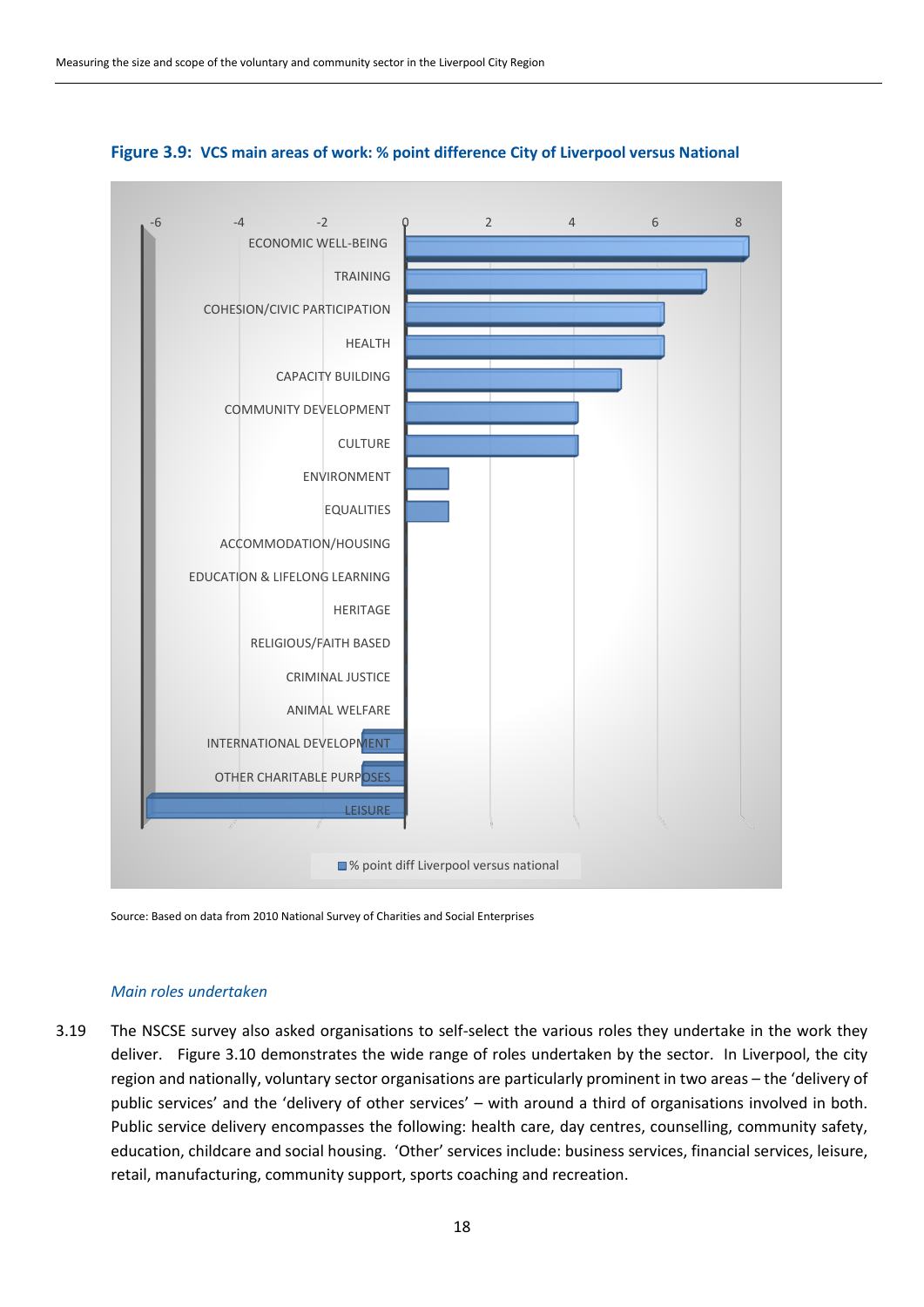As Figures 3.10 and 3.11 show, compared to the national pattern, the City of Liverpool has proportionally more voluntary organisations involved in:

- $\bullet$  the delivery of public services  $-37%$  of organisations
- community development and mutual aid 37% of organisations
- delivery of 'other' services 35% of organisations
- $\bullet$  advice to individuals  $-32\%$  of organisations
- advocacy, campaigning, representation, information and research 25% of organisations
- emotional support 23% of organisations
- help people to access services and benefits 21% of organisations
- advancing cultural awareness 21% of organisations
- providing staff and volunteering 20% of organisations
- capacity building 20% of organisations

Compared to the Liverpool city region average, the City of Liverpool has proportionally more VCS organisations involved in: advancing cultural awareness; help for people to access services and benefits; advice to individuals; grant making; capacity building; advocacy/campaigning/representation/information and research; delivery of public services; community development/mutual aid (Figure 3.10).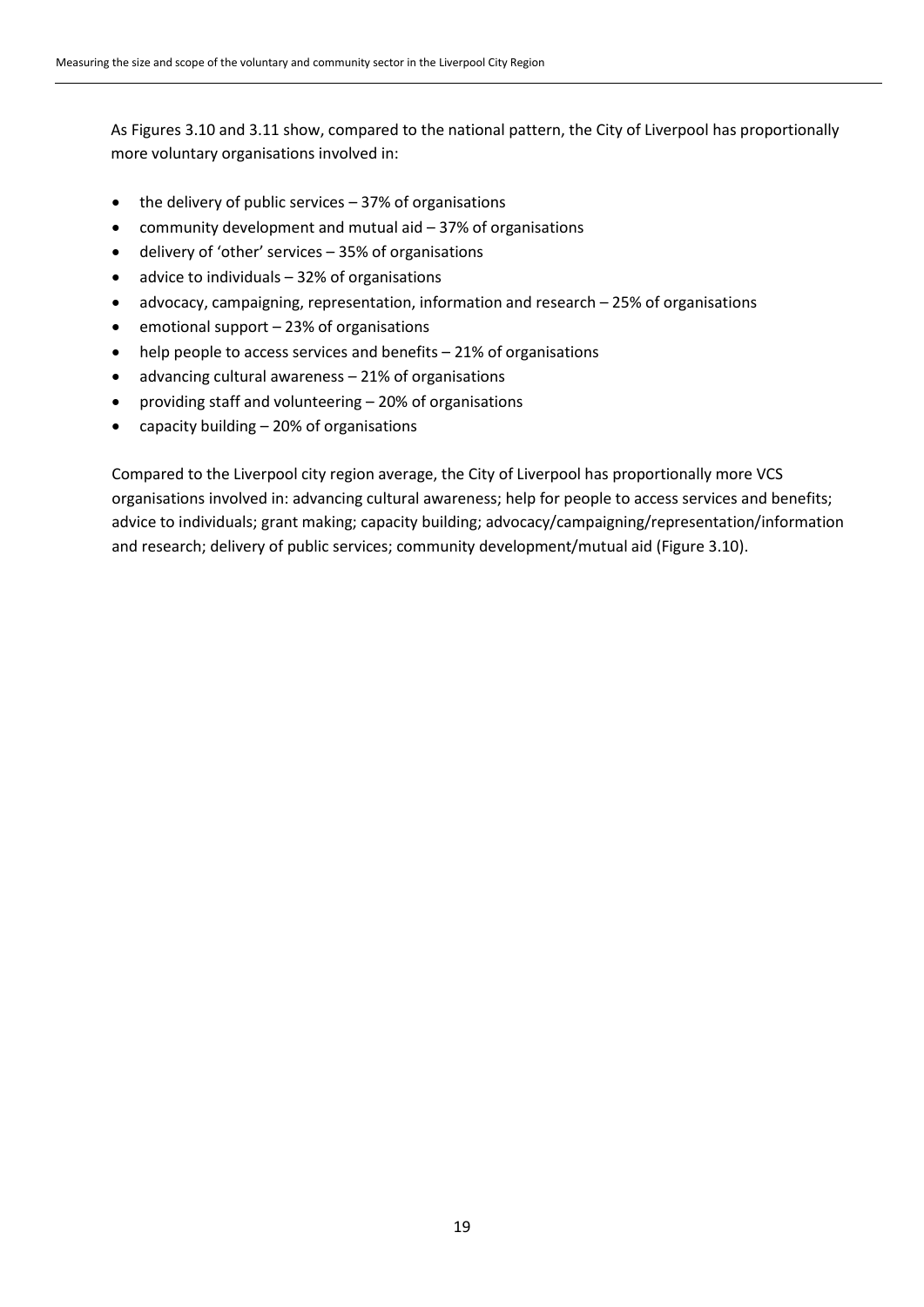

# **Fig 3.10: VCS roles – City of Liverpool, Liverpool City Region and England**

Source: Based on data from National Survey of Charities and Social Enterprises (2010)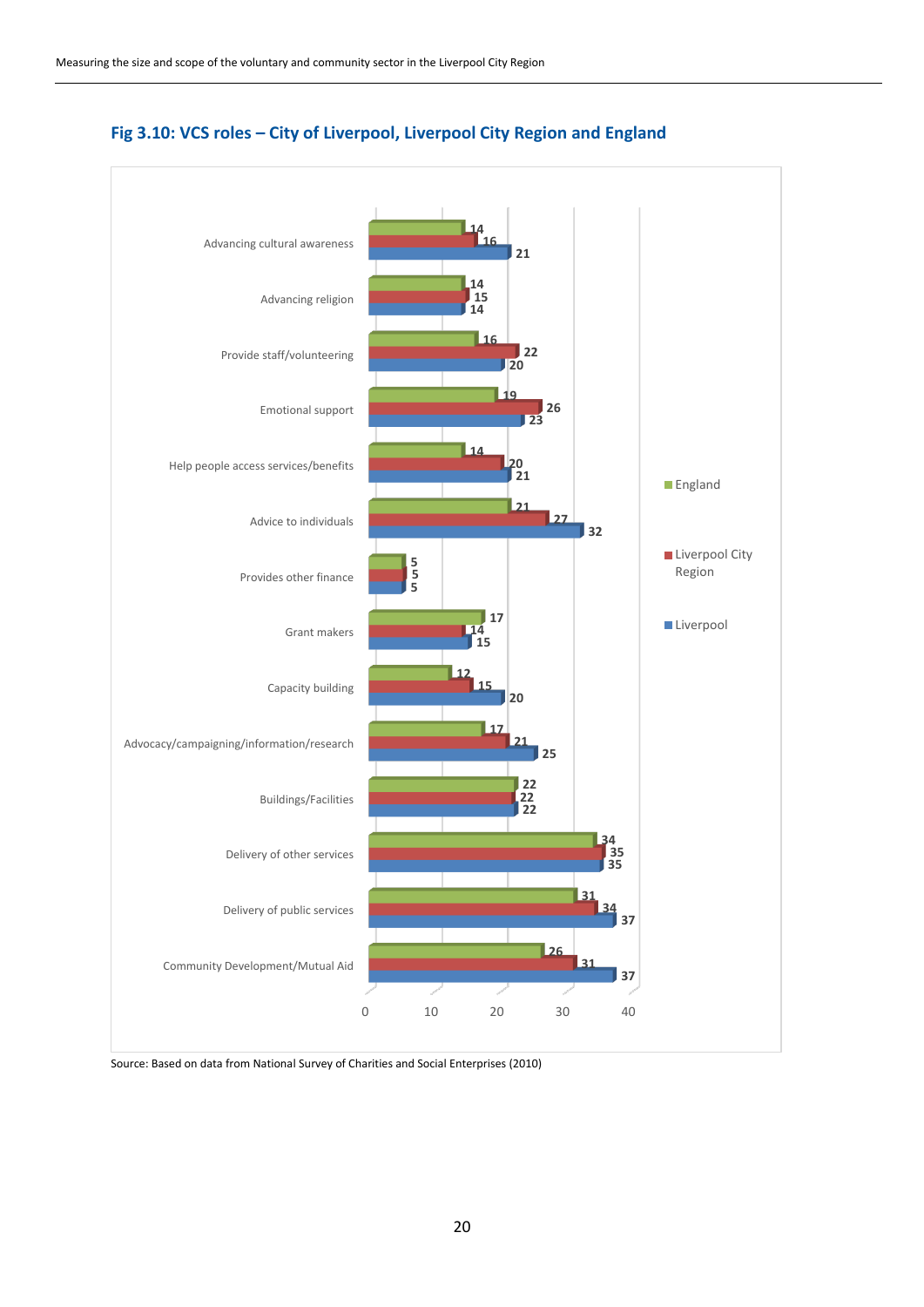

#### **Figure 3.11: VCS roles: % point difference City of Liverpool versus National**

Source: Based on data from National Survey of Charities and Social Enterprises (2010)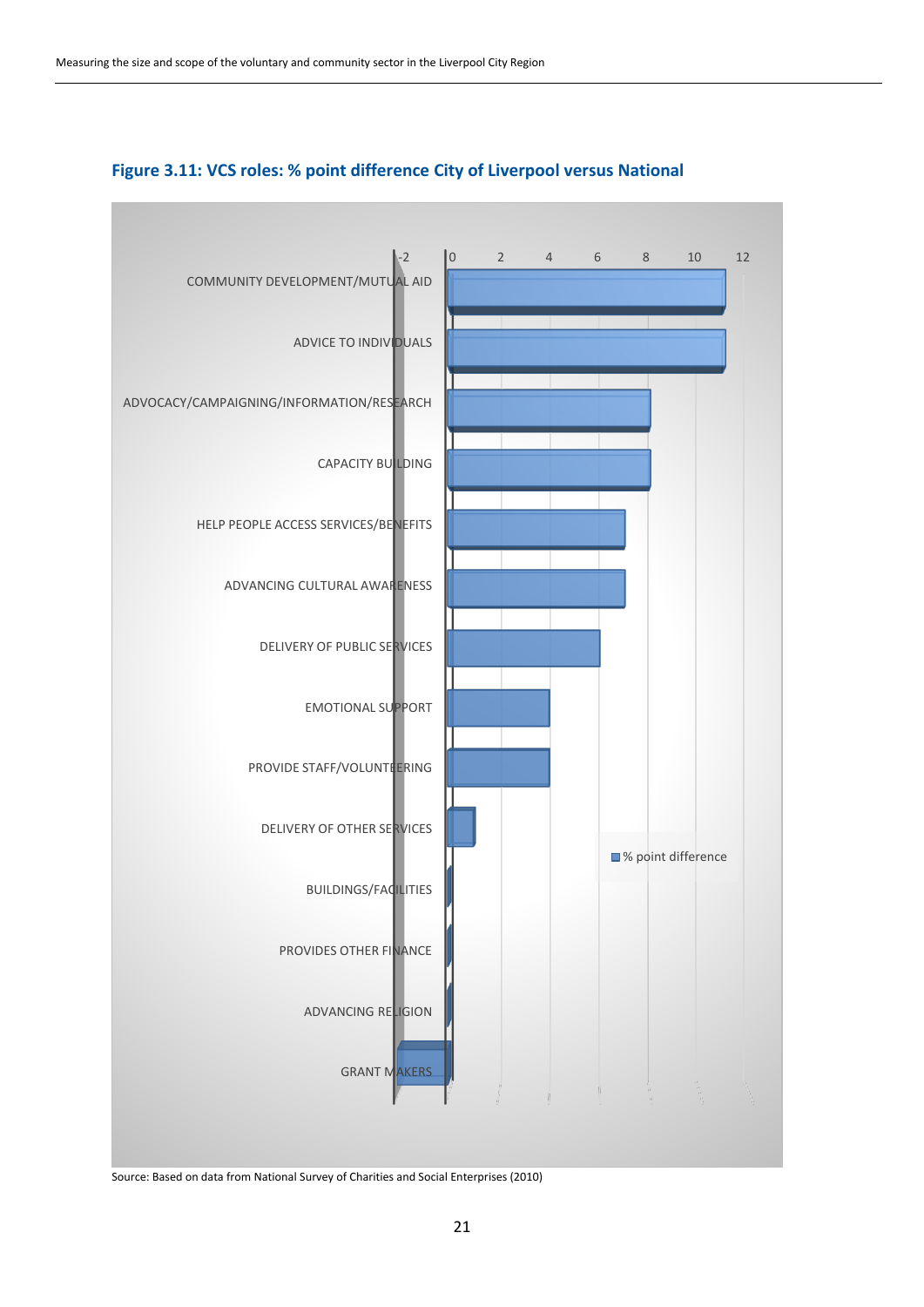# **4. Conclusion: Liverpool VCS punching above its weight in the City Region**

- 4.1 The size and economic contribution of the VCS in the city of Liverpool is significant. There are 3,055 VSOs in Liverpool, employing an estimated 10,390 FTE employees and providing an economic contribution of £394m, 4% of the city's total GVA.
- 4.2 In terms of its size and economic impact, Liverpool's VCS punches well above its weight in the City Region. It contains 43% of the Liverpool city region VCS workforce and 43% of the City Region's VCS GVA. Both sets of figures stand well above Liverpool's percentage share of City Region population, which stands at 31%.
- 4.3 Volunteering in Liverpool is estimated to have an annual GVA of £171.5m. Combining this figure with the GVA of paid staff, the sector as a whole has a total GVA of £565.5m, comparable to both the Construction industry and Information and Communication sectors in Liverpool.
- 4.4 Liverpool contains a higher proportion of larger VSOs, with an income above £100,000, than the national and City Region averages. While a third (33%) of VSOs in Liverpool have an income above £100,000, the national and City Region proportions stand at 23% and 28%, respectively.
- 4.5 In Liverpool, the VCS plays a key role in a wide range of service delivery, advice giving and community development. A quarter or more of organisations are involved in the following:
	- $\bullet$  the delivery of public services  $-37\%$  of organisations
	- community development and mutual aid 37% of organisations
	- delivery of 'other' services 35% of organisations
	- advice to individuals 32% of organisations
	- advocacy, campaigning, representation, information and research 25% of organisations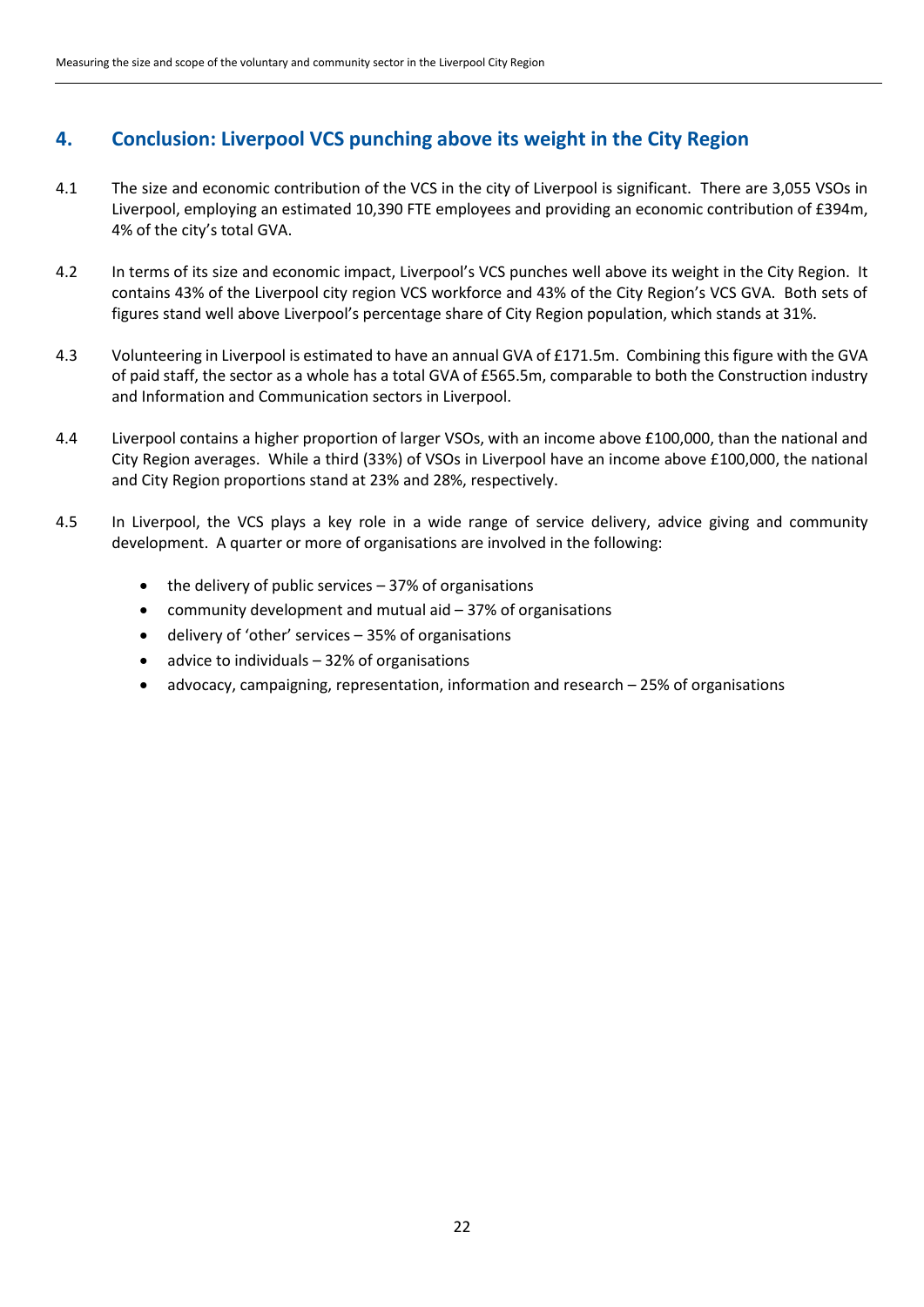# **References**

Dayson, C., Eadson, W., Sanderson, E., Wilson, I., 'City of Manchester State of the Voluntary Sector 2013: A report on social and economic impact.' *Centre for Regional Economic and Social Research*. Sheffield: Sheffield Hallam University.

Geyne-Rajme, F. & Mohan, J. (2012) 'The regional distribution of employees in the third sector in England: estimates from the National Survey of Third Sector Organisations'. *Third Sector Research Centre Working Paper* 80. University of Southampton and University of Birmingham: Third Sector Research Centre

Kane, D., Heywood, J., Bass, P. (2014) *The UK Civil Society Almanac*. London: NCVO.

McCabe, A. Phillimore, J. Mayblin, L. (2010) "'Below the radar' activities and organisations in the third sector: a summary review of the literature". *Third Sector Research Centre Working Paper* 29. University of Southampton and University of Birmingham: Third Sector Research Centre

Mohan, J. et al (2010) 'Beyond 'flat-earth' maps of the third sector: enhancing our understanding of the contribution of 'below the radar' organisations'. *Northern Rock Foundation Briefing Paper*.

Office National Statistics (2013) Household Satellite Accounts – valuing voluntary activity in the UK